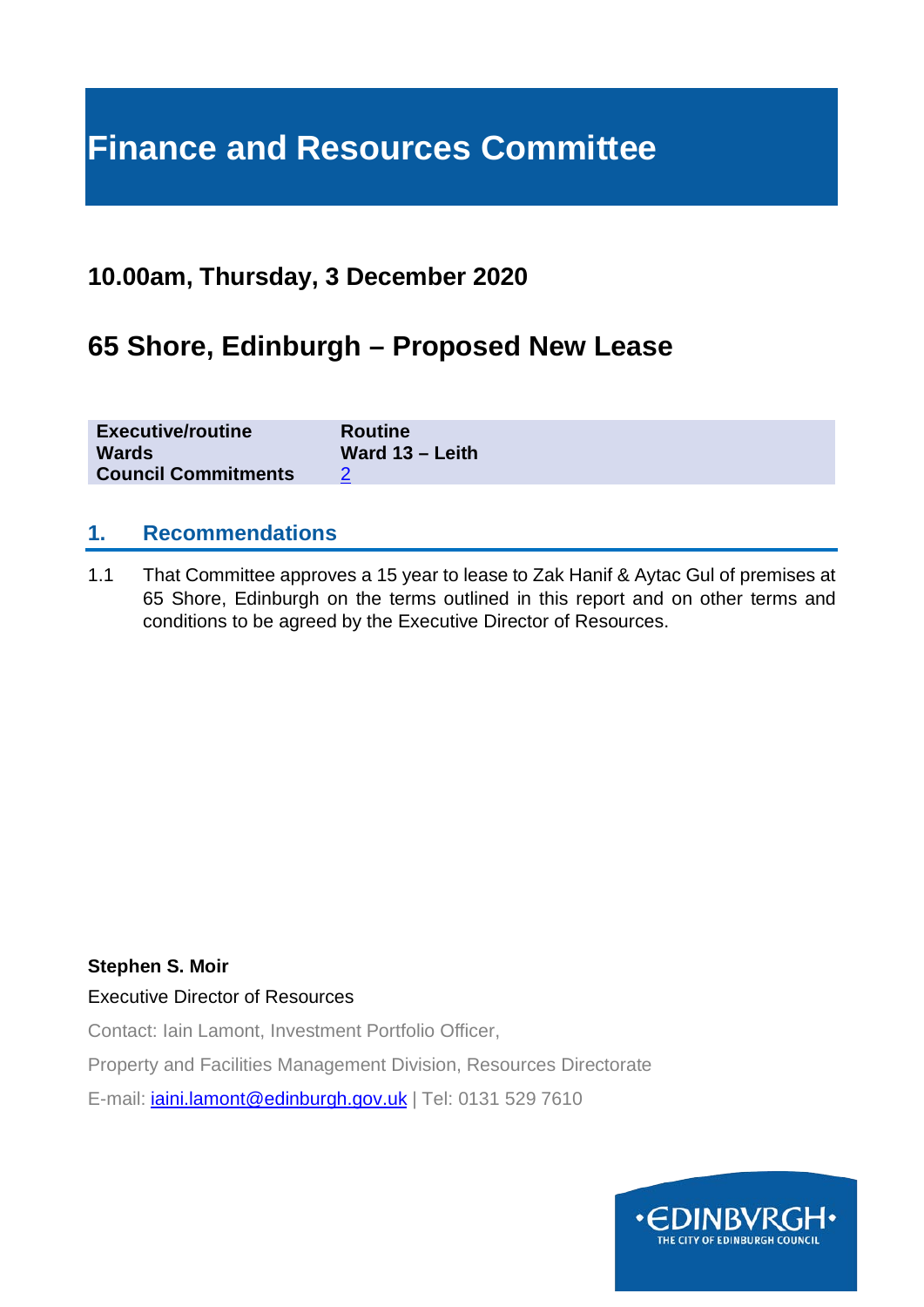**Report**

# **65 Shore, Edinburgh, Edinburgh – Proposed New Lease**

### **2. Executive Summary**

2.1 Zak Hanif & Aytac Gul currently occupy 65 Shore, Edinburgh on a missive of let which expires on 30 May 2021. The report seeks approval to grant the tenant a 15 year lease from 31 May 2021 on the terms and conditions outlined in the report.

#### **3. Background**

- 3.1 The property known as 65 Shore extends to 112.17m2 (1,207sq ft) as shown outlined in red on the attached plan.
- 3.2 Since July 2016, Zak Hanif & Aytac Gul have been the tenants at the property operating a café / wine bar business. The current rent of the property is £18,600 per annum.
- 3.3 The existing missive expires on 30 May 2021 and the tenant has asked the Council to grant a new 15 year lease from 31 May 2021 to provide enhanced security of tenure and in turn facilitate longer term financial planning.

#### **4. Main report**

- 4.1 The following terms have been provisionally agreed:-
	- Subjects Café / Wine Bar at 65 Shore, Edinburgh;
	- Lease: 15 years from 31 May 2021 until 30 May 2036;
	- Rent: £19,200 per annum;
	- Rent Review: 31 May 2026 and 5 yearly thereafter;
	- Use: Café / Wine Bar;
	- Repairs: Tenant full repairing and insuring obligation;
	- Costs: Tenant responsible for all the Councils legal costs;
	- Other Terms: As contained in the standard Council lease.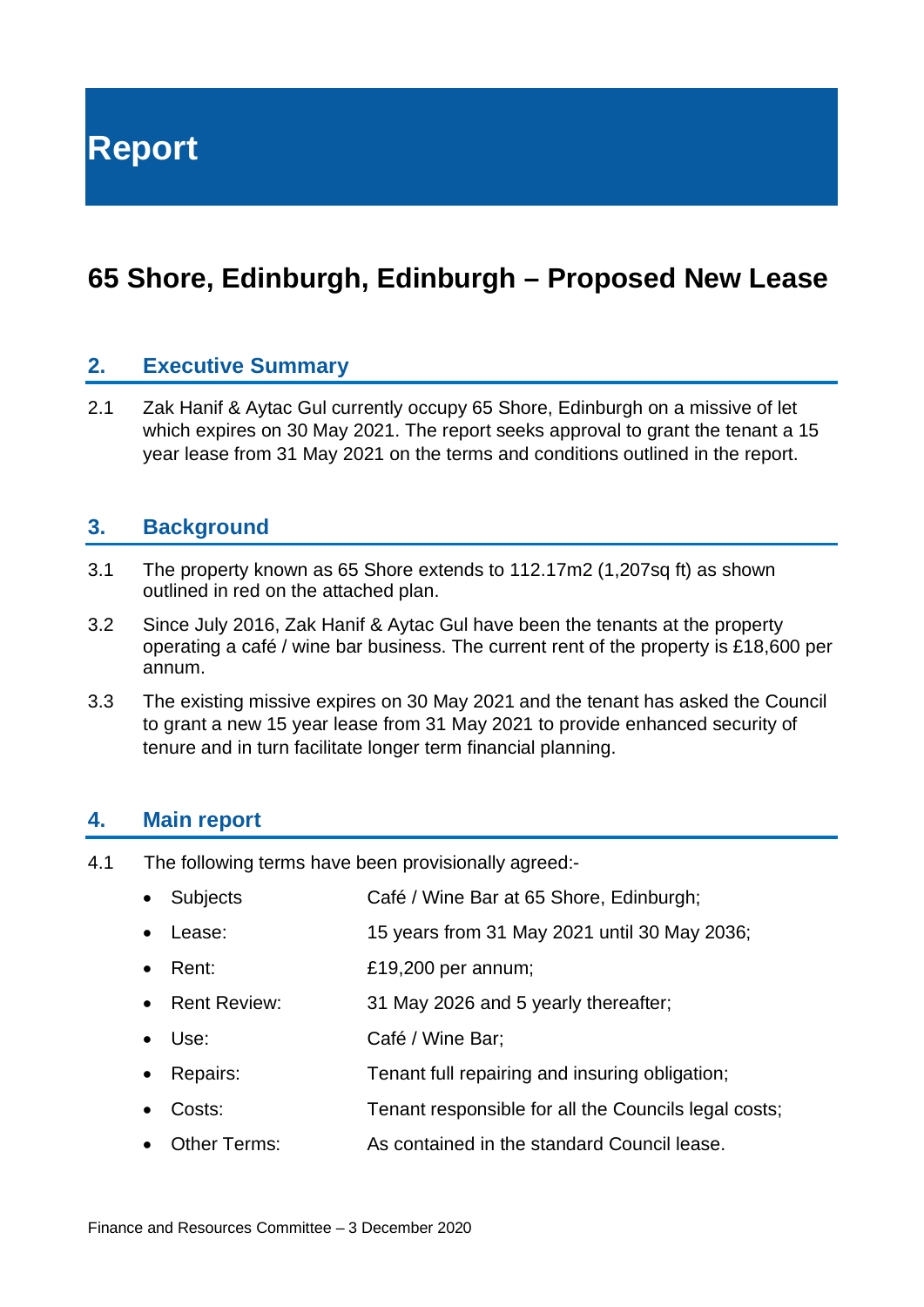4.2 The tenant has fulfilled all their legal and financial obligations in terms of the existing missive of let.

### **5. Next Steps**

5.1 Following Committee approval, the Council Solicitor will be instructed to progress the preparation of a new lease.

### **6. Financial impact**

6.1 An increase in rent from £18,600 to £19,200 per annum to the General Property Account from 31 May 2021.

# **7. Stakeholder/Community Impact**

7.1 Ward members have been made aware of the recommendations of the report.

# **8. Background reading/external references**

8.1 N/A.

# **9. Appendices**

9.1 Appendix 1 – Location Plan